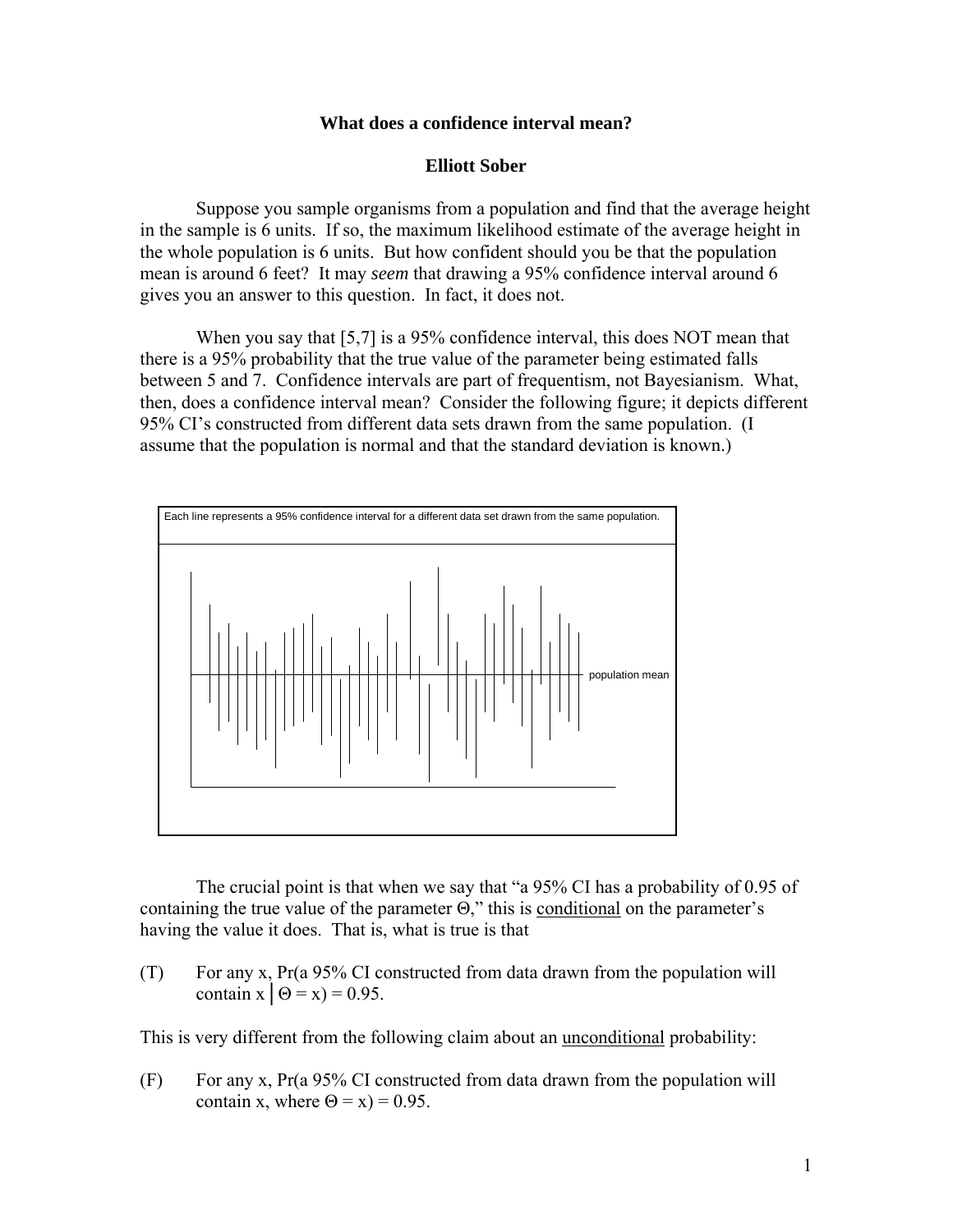The difference between the true principle (T) and the false principle (F) is the same as the difference between  $Pr(X | Y)$  and  $Pr(X \& Y)$ . The sentence quoted at the start of this paragraph is false or misleading as stated. Notice that the figure could not be drawn without first deciding what the true value of Θ, the population mean, is.

The probability of 0.95 in (T) indicates that you should expect that about 95% of the CI's constructed from different data sets will include the population mean and about 5% will fail to do so. The figure shows the CI's drawn for 40 data sets. There are 4 failures here, which is a few more than the expected value (2), but of course that sort of thing can happen.

One further comment: (T) talks about the probability that "a" 95% CI will contain the number x. Why the indefinite article? Two points are relevant. First, there are many 95% CI's that might be constructed from a single data set. Second, the claim is not that at least one of those 95% CI's will have a probability of 0.95 of containing the number x. Rather, (T) should be understood to assert that each of those 95% CI's has a probability of 0.95 of containing the number x. To simplify our discussion, I'm going to assume that there is just one 95% CI that an investigator will construct from a given data set. This involves rewriting (T), slightly, as follows:

(T\*) For any x, Pr(the 95% CI constructed from data drawn from the population will contain  $x \mid \Theta = x$ ) = 0.95.

\* \* \*

The true principle  $(T^*)$  is a universal generalization, and the principle from deductive logic called universal instantiation (from "all x's are F," infer that the individual i is F) applies to it. That is, it follows from  $(T^*)$  that

 Pr(the 95% CI constructed from data drawn from the population will contain  $14 \mid \Theta = 14$ ) = 0.95.

And that

 Pr(the 95% CI constructed from data drawn from the population will contain  $6 | \Theta = 6$ ) = 0.95.

Now suppose your data lead you to construct the 95% CI whose bounds are [5,7]. Does it follow from the above two displayed statements that

Pr([5,7] contains  $14 \mid \Theta = 14$ ) = 0.95.

and that

Pr([5,7] contains 6 |  $\Theta = 6$ ) = 0.95?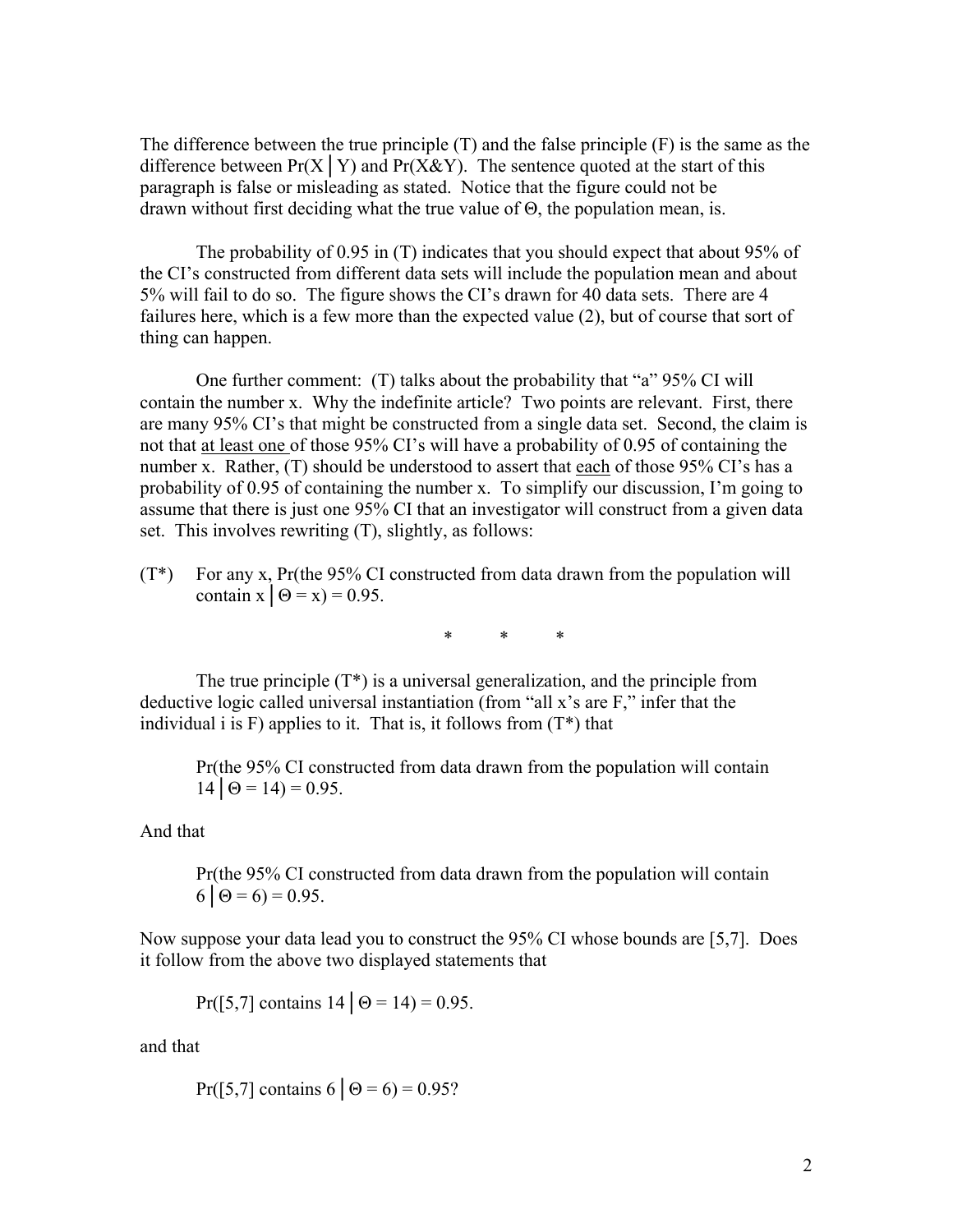These had better not follow, since these last two probability statements are false; the correct value for the first is 0, while the correct value for the second is unity.

 In fact, the following argument is fallacious (see Howson and Urbach, pp. 239- 240):

Pr(the 95% CI constructed from the data contains  $6 | \Theta = 6$ ) = 0.95.  $[5,7]$  = the 95% CI constructed from the data.  $-$ Pr([5,7] contains 6  $\Theta = 6$ ) = 0.95.

The logical flaw in this argument has nothing special to do with CI's. The same mistake occurs in the following argument about the throwing of a fair die:

Pr(the result of the next throw is an even number | the die is thrown) =  $\frac{1}{2}$ .  $4 =$  the result of the next throw. --------------- Pr(4 is an even number | the die is thrown) =  $\frac{1}{2}$ .

The premises are true but the conclusion is false; the proposition that 4 is an even number has a probability of unity, no matter what you conditionalize on. The general lesson here is that probability statements contain "opaque contexts" (a term from the philosophy of language); this means that substituting co-referring terms is not logically valid. Here are two examples from outside probability:

 It's a contingent fact that the number of planets > 7. The number of planets  $= 9$ . ------------- It's a contingent fact that 9>7.

 Lois Lane believes that Superman can fly. Superman = Clark Kent. -----------------------

Lois Lane believes that Clark Kent can fly.

Both these arguments are fallacious; modal statements ("it's contingent that p," "it's necessary that q") contain opaque contexts, and so do statements that involve propositional attitudes about what agents believe and desire.<sup>\*</sup> Probability is another modality, so it is no surprise that the probability operator Pr(-│-) contains opaque contexts. Watch out for substitutions!

\* \* \*

 $\overline{a}$ 

<sup>\*</sup> As an exercise, show that "S desires \_\_\_\_\_" contains an opaque context.